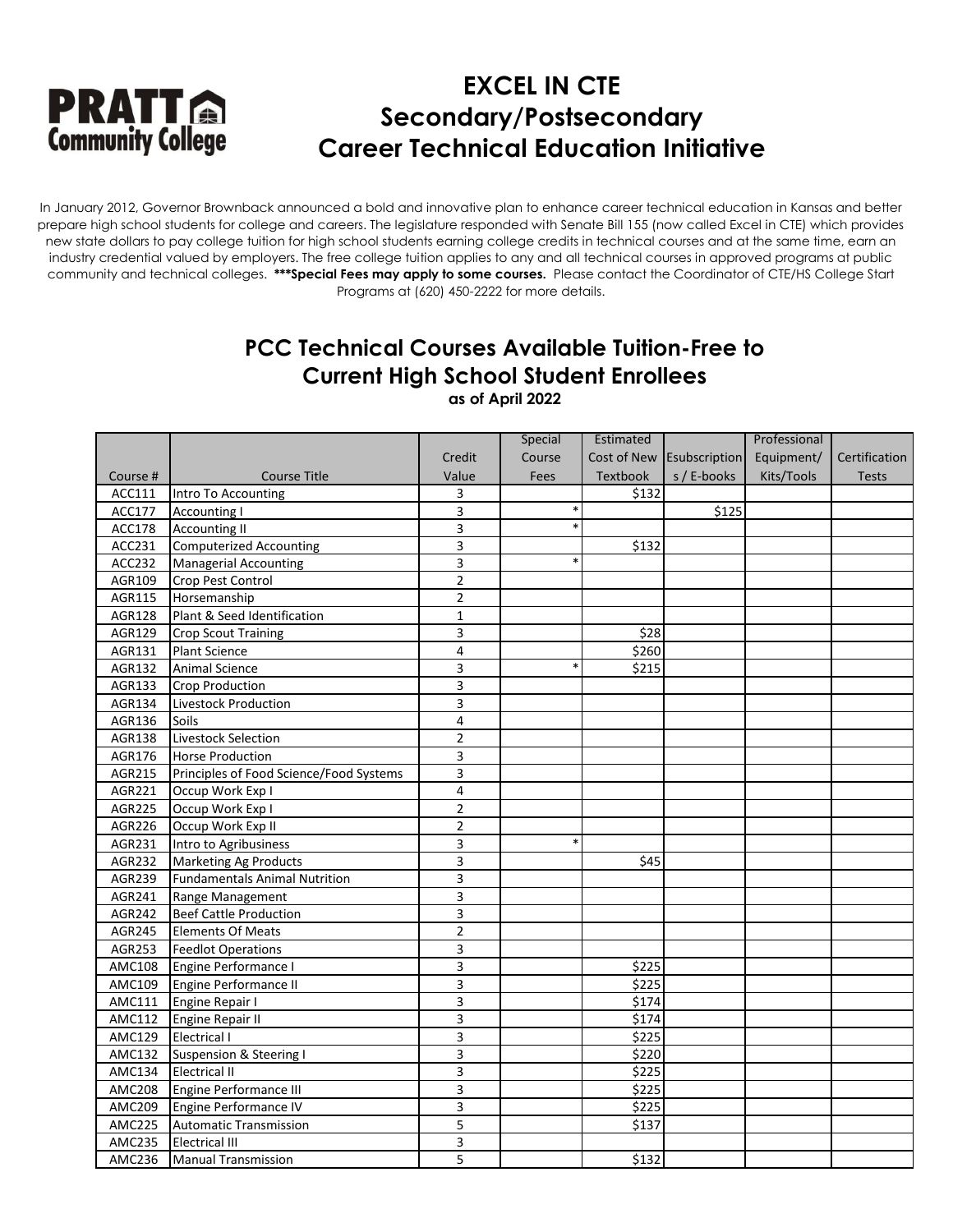

In January 2012, Governor Brownback announced a bold and innovative plan to enhance career technical education in Kansas and better prepare high school students for college and careers. The legislature responded with Senate Bill 155 (now called Excel in CTE) which provides new state dollars to pay college tuition for high school students earning college credits in technical courses and at the same time, earn an industry credential valued by employers. The free college tuition applies to any and all technical courses in approved programs at public community and technical colleges. **\*\*\*Special Fees may apply to some courses.** Please contact the Coordinator of CTE/HS College Start Programs at (620) 450-2222 for more details.

### **PCC Technical Courses Available Tuition-Free to Current High School Student Enrollees**

**as of April 2022**

|               |                                       |                | Special | Estimated   |               | Professional |               |
|---------------|---------------------------------------|----------------|---------|-------------|---------------|--------------|---------------|
|               |                                       | Credit         | Course  | Cost of New | Esubscription | Equipment/   | Certification |
| Course #      | <b>Course Title</b>                   | Value          | Fees    | Textbook    | s / E-books   | Kits/Tools   | <b>Tests</b>  |
| <b>AMC238</b> | <b>Suspension &amp; Steering II</b>   | $\overline{2}$ |         | \$220       |               |              |               |
| <b>AMC254</b> | <b>Brakes I</b>                       | 3              |         | \$220       |               |              |               |
| <b>AMC255</b> | <b>Brakes II</b>                      | $\overline{2}$ |         | \$220       |               |              |               |
| AMC260        | Automotive Heating & Air Conditioning | 5              |         | \$225       |               |              |               |
| APT101        | Welding I                             | $\overline{2}$ |         | \$60        |               | \$560        |               |
| APT123        | Occup Work Experience I               | 3              |         |             |               |              |               |
| APT124        | Occup Work Experience II              | 3              |         |             |               |              |               |
| APT125        | <b>Outdoor Power Equipment</b>        | 3              |         | \$150       |               |              |               |
| APT127        | Tractor & Auto AC Repair              | 3              |         | \$60        |               |              |               |
| APT129        | App Elect/Electronics                 | 3              |         | \$110       |               |              |               |
| APT138        | App Hydraulics & Pneumatics           | 3              |         | \$82        |               |              |               |
| APT141        | <b>Fundamentals Of Engines</b>        | 3              |         |             |               |              |               |
| APT146        | <b>Diesel Electrical Systems</b>      | $\mathbf{1}$   |         |             |               |              |               |
| APT215        | Material Handling & Plant Layout      | $\mathbf{1}$   |         |             |               |              |               |
| APT226        | <b>Tractor Maint &amp; Repair</b>     | $\mathbf 2$    |         |             |               |              |               |
| APT244        | Ag Power Trains                       | 3              |         | \$70        |               |              |               |
| APT246        | Ag Machinery Operation                | 3              |         |             |               |              |               |
| APT247        | Elect Acc Diag & Repair               | 3              |         |             |               |              |               |
| APT248        | Diesel Fuel Systems                   | 3              |         |             |               |              |               |
| ART135        | <b>Graphic Design Processes</b>       | 3              |         |             |               |              |               |
| <b>ART235</b> | Visual Media Design                   | 3              |         |             |               |              |               |
| <b>BUS150</b> | Advertising                           | 3              | $\ast$  |             |               |              |               |
| <b>BUS158</b> | <b>Office Management</b>              | 3              |         |             |               |              |               |
| <b>BUS172</b> | Database Management                   | 3              |         |             |               |              |               |
| <b>BUS178</b> | <b>Introduction to Business</b>       | 3              |         |             |               |              |               |
| <b>BUS201</b> | Web Page Design                       | 3              |         | \$137       |               |              |               |
| <b>BUS221</b> | Human Resource Mangement              | 3              | $\ast$  |             |               |              |               |
| <b>BUS233</b> | <b>Business Law</b>                   | 3              | *       | \$137       |               |              |               |
| <b>BUS234</b> | Marketing                             | 3              | $\ast$  |             |               |              |               |
| <b>BUS237</b> | <b>Business Management</b>            | 3              | $\ast$  |             |               |              |               |
| <b>BUS243</b> | Occup Work Experience I               | $\mathbf 1$    |         |             |               |              |               |
| <b>BUS244</b> | Occup Work Experience II              | $\mathbf 1$    |         |             |               |              |               |
| <b>BUS245</b> | Occup Work Experience III             | $\mathbf 1$    |         |             |               |              |               |
| <b>BUS246</b> | Occup Work Experience IV              | $\mathbf 1$    |         |             |               |              |               |
| <b>BUS249</b> | Medical Terminology                   | 3              | *       |             |               |              |               |
| <b>BUS250</b> | Med Transcription I                   | 3              |         |             |               |              |               |
| <b>BUS254</b> | <b>Medical Office Procedures</b>      | 3              |         |             |               |              |               |
| <b>BUS264</b> | Administrative Management             | 3              |         | \$132       |               |              |               |
| <b>CSC125</b> | <b>Windows Operating System</b>       | 3              |         |             |               |              |               |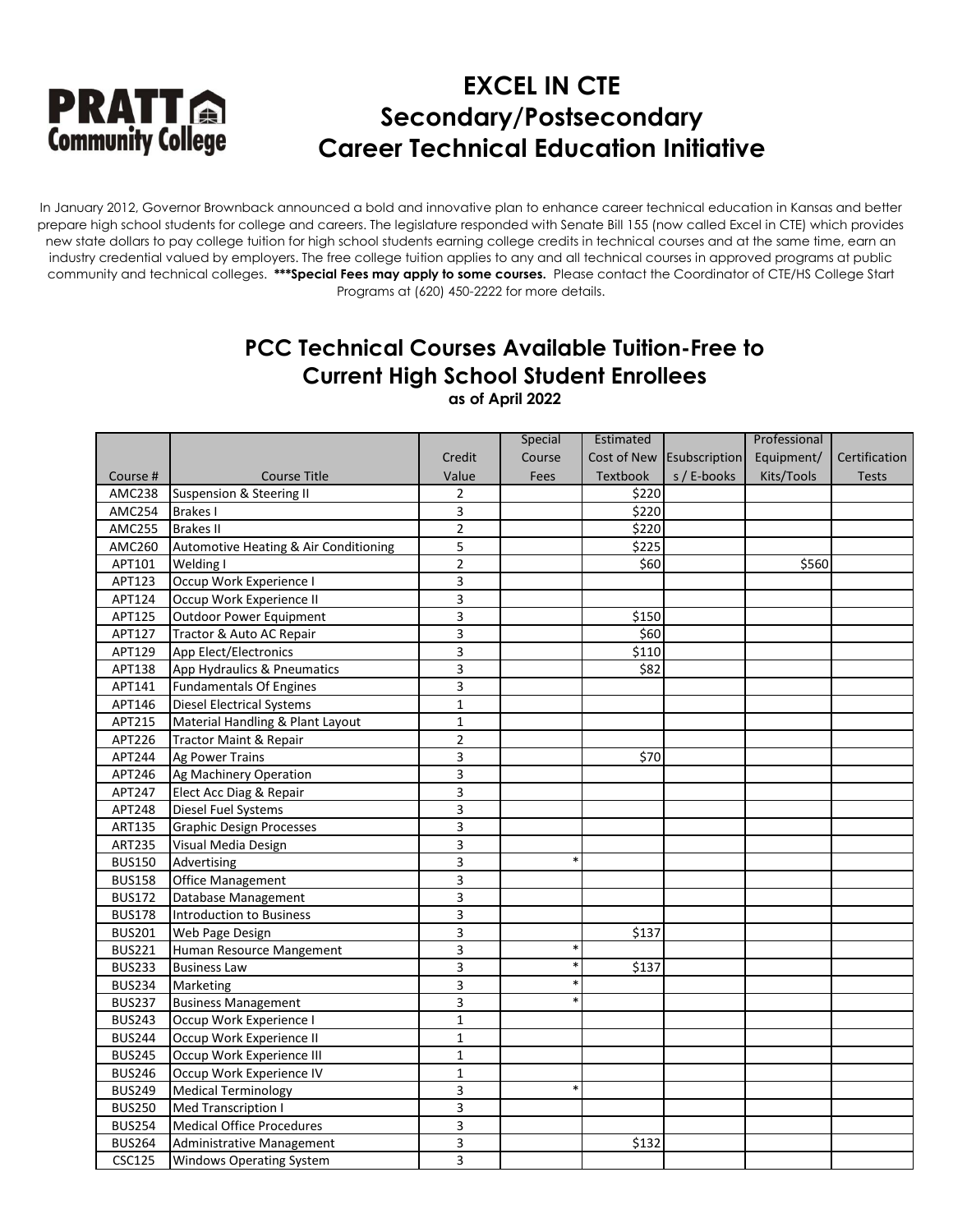

In January 2012, Governor Brownback announced a bold and innovative plan to enhance career technical education in Kansas and better prepare high school students for college and careers. The legislature responded with Senate Bill 155 (now called Excel in CTE) which provides new state dollars to pay college tuition for high school students earning college credits in technical courses and at the same time, earn an industry credential valued by employers. The free college tuition applies to any and all technical courses in approved programs at public community and technical colleges. **\*\*\*Special Fees may apply to some courses.** Please contact the Coordinator of CTE/HS College Start Programs at (620) 450-2222 for more details.

### **PCC Technical Courses Available Tuition-Free to Current High School Student Enrollees**

**as of April 2022**

|               |                                          |                         | Special | Estimated       |               | Professional |               |
|---------------|------------------------------------------|-------------------------|---------|-----------------|---------------|--------------|---------------|
|               |                                          | Credit                  | Course  | Cost of New     | Esubscription | Equipment/   | Certification |
| Course #      | <b>Course Title</b>                      | Value                   | Fees    | <b>Textbook</b> | s / E-books   | Kits/Tools   | <b>Tests</b>  |
| CSC201        | Web Page Design                          | 3                       |         |                 |               |              |               |
| EPD124        | <b>Electrical Theory</b>                 | $\overline{3}$          |         | \$105           |               |              |               |
| EPD126        | <b>Underground Systems</b>               | 3                       |         | \$175           |               |              |               |
| EPD131        | Sys Des Const Maint                      | 3                       |         | \$245           |               |              |               |
| EPD136        | Lab & Field Training IA                  | $\overline{\mathbf{4}}$ |         |                 |               |              |               |
| EPD137        | Lab & Field Training IB                  | $\overline{\mathbf{4}}$ |         |                 |               |              |               |
| EPD138        | Lab & Field Training IIA                 | $\overline{4}$          |         |                 |               |              |               |
| EPD139        | Lab & Field Training IIB                 | $\overline{4}$          |         |                 |               |              |               |
| EPD150        | <b>Electrical Essentials</b>             | 3                       |         | \$245           |               |              |               |
| EPD221        | Occup Work Exp                           | $\overline{4}$          |         |                 |               |              |               |
| EPD236        | Ind Safety & Rel                         | 3                       |         | \$385           |               |              |               |
| EPD251        | Transformers & Metering                  | 3                       |         | \$175           |               |              |               |
| HOC101        | Nurse Aide I                             | 5                       | 88      |                 |               |              | \$70          |
| HOC102        | <b>Medication Aide</b>                   | 5                       | 88      |                 |               |              | \$45          |
| HOC103        | Home Health Aide                         | $\overline{2}$          |         |                 |               |              | \$70          |
| <b>INT107</b> | CompTIA A+ Essentials                    | 3                       |         |                 | \$160         |              | \$106         |
| <b>INT109</b> | Intro to Network Technology              | 3                       |         |                 | \$160         |              | \$163         |
| <b>INT155</b> | Server Administration I                  | 3                       |         | \$75            |               |              |               |
| <b>INT160</b> | Occ Work Experience I                    | $\mathbf 1$             |         |                 |               |              |               |
| <b>INT161</b> | Occ Work Experience II                   | $\mathbf{1}$            |         |                 |               |              |               |
| <b>INT206</b> | <b>CompTIA A+ Practical Applications</b> | 3                       |         |                 | \$160         |              | \$106         |
| <b>INT209</b> | Network System Technology                | 3                       |         |                 | \$160         |              | \$163         |
| <b>INT218</b> | Intro to Comp Programming                | 3                       |         | \$190           |               |              |               |
| <b>INT230</b> | Linux Operating System                   | $\overline{\mathbf{3}}$ |         | \$60            |               |              | \$163         |
| <b>INT238</b> | <b>Advanced Visual Basic Programming</b> | 3                       |         | \$50            |               |              |               |
| <b>INT240</b> | CompTIA Security+                        | 3                       |         | \$55            |               |              | \$215         |
| <b>INT250</b> | CompTIA Cloud+                           | 3                       |         | \$55            |               |              | \$163         |
| <b>INT255</b> | Server Administration II                 | 3                       |         | \$73            |               |              | \$163         |
| <b>WLD104</b> | Shielded Metal Arc Welding I             | $\overline{3}$          |         | \$209           |               |              |               |
| <b>WLD110</b> | Material Handling & Plant Layout         | $\mathbf 1$             |         |                 |               |              |               |
| <b>WLD111</b> | Blueprint Reading & Welding Symbols      | $\overline{2}$          |         | \$120           |               |              |               |
| <b>WLD112</b> | Oxy-acetylene Wldng & Cutting Processes  | 3                       |         | \$72            |               |              |               |
| <b>WLD114</b> | Gas Metal Arc Welding I                  | 3                       |         | \$105           |               |              |               |
| <b>WLD115</b> | Gas Tungsten Arc Welding I               | 3                       |         | \$80            |               |              |               |
| <b>WLD130</b> | Machine Tool Proc                        | 3                       |         |                 |               |              |               |
| <b>WLD131</b> | Pipe Welding I                           | 3                       |         | \$117           |               |              |               |
| <b>WLD132</b> | Design & Fabrication I                   | 3                       |         | \$143           |               |              |               |
| <b>WLD136</b> | Industrial Safety & OSHA 10              | $\mathbf 1$             |         |                 |               |              | \$74          |
| <b>WLD181</b> | <b>Welding Metallurgy</b>                | $\overline{2}$          |         | \$126           |               |              |               |